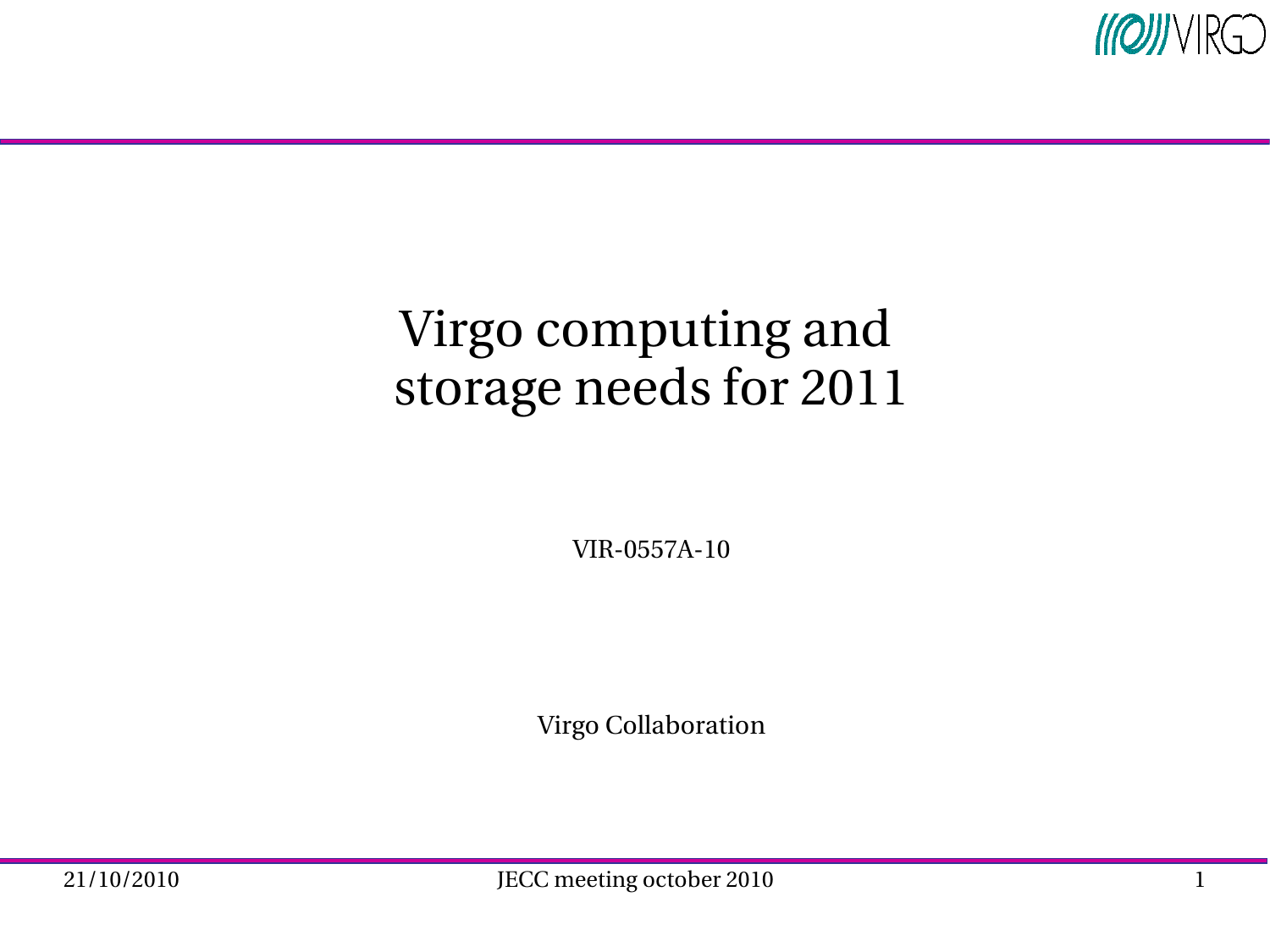- ●VSR3/S6 just ended (yesterday)
	- commissioning break until Christmas
	- take data in astrowatch mode (nights+week-ends): VA3 run
- ●VSR4 (schedule still under discussion):
	- Mininal sensitivity request not yet defined
	- start early January 2011 until adv Virgo shutdown (mid 2011)

### $\rightarrow$  6 months run

– Virgo will be the only IFO taking Science data in 2011 (adv LIGO shutdown and GEO in route towards GEOHF). GEO might be in astrowatch mode as well.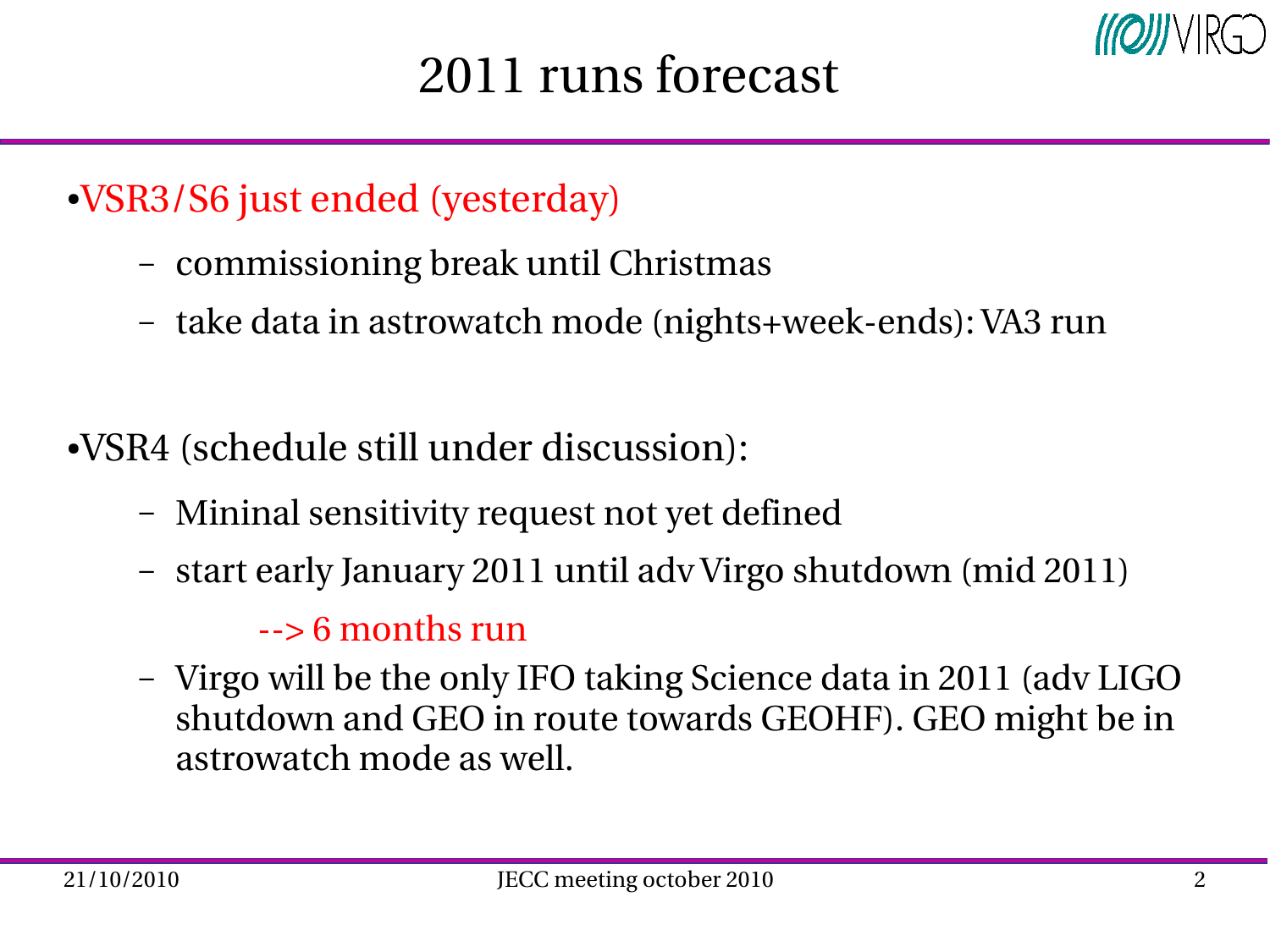

# Storage situation in CCs

Data transfered:



– Virgo : rawdata, h(t), 50 Hz, trend, RDS (Reduced Data Set)

small fraction of the total.

- LIGO data: H1 and L1 h(t)
- During runs data are transfered with a very low latency for rawdata and  $h(t)$  files  $(< 1 \text{ day})$
- Virgo astrowatch data: between runs data are acquired. Virgo set to Science during nights and week-ends. Data are saved in case of an interesting external trigger.
- Data are stored in both computing centers (Bologna and Lyon) in assure backup.
- Data are transfered using bbftppro (CNAF) and SRB (Lyon)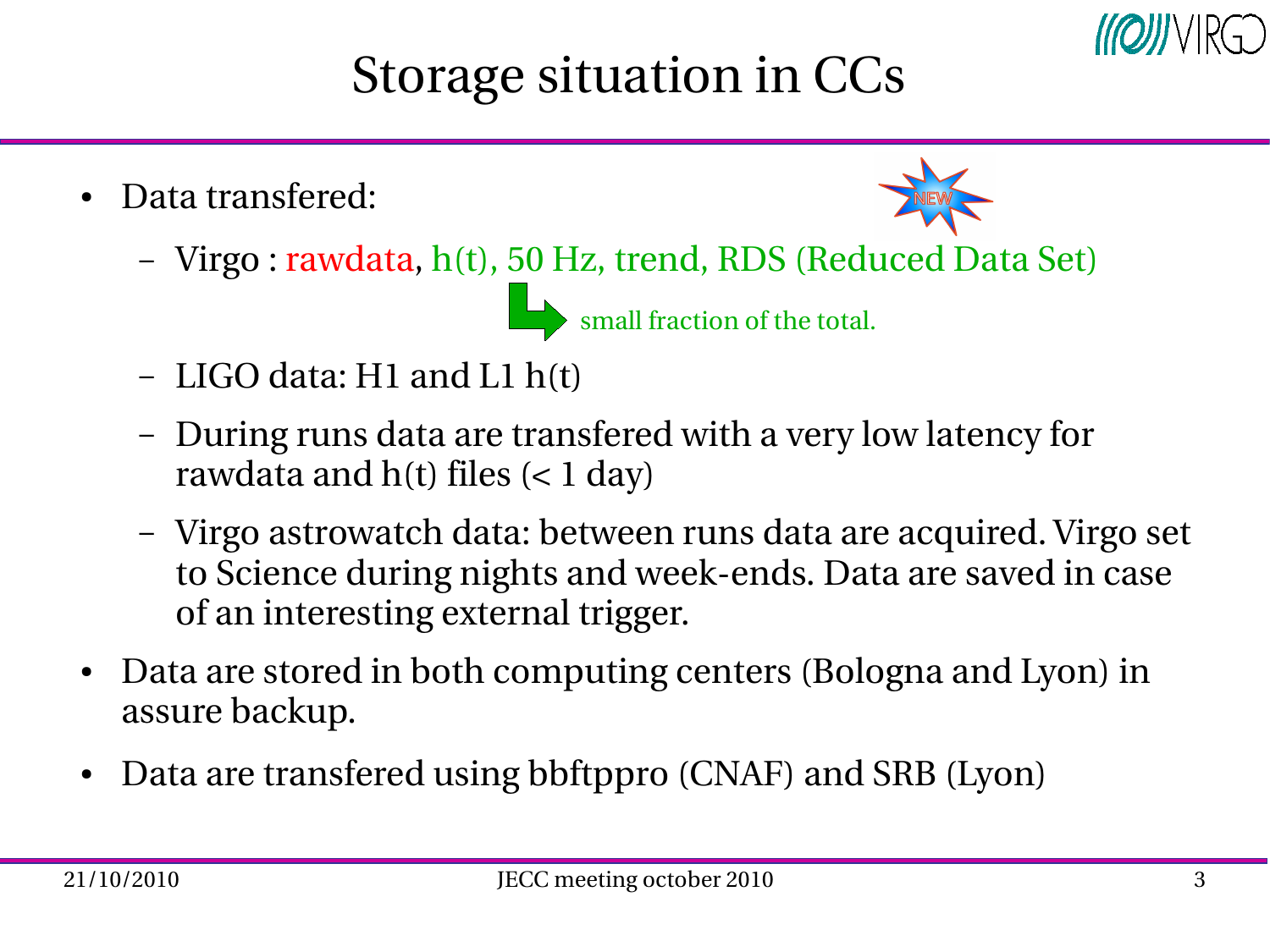

### Data access / storage

2 different strategies:

- Lyon:
	- all data are in HPSS. Access is granted through XrootD and SRB. Most recently accessed data are in XrootD cache disk. Solution is POSIX compliant and provide a good quality of service. Users are on average satisfied with data access (although sometime jobs fail because of data access error).
- Bologna:
	- most recent data on gpfs disk + old data moved manually to tapes (CASTOR so far)
	- disk must be large enough to store the most recent data: VSR2 + VSR3 in 2010. These 2 runs are still actively analyzed by Continuous Waves and Compact Binary Coalescence groups.
	- data on tapes are not accessed.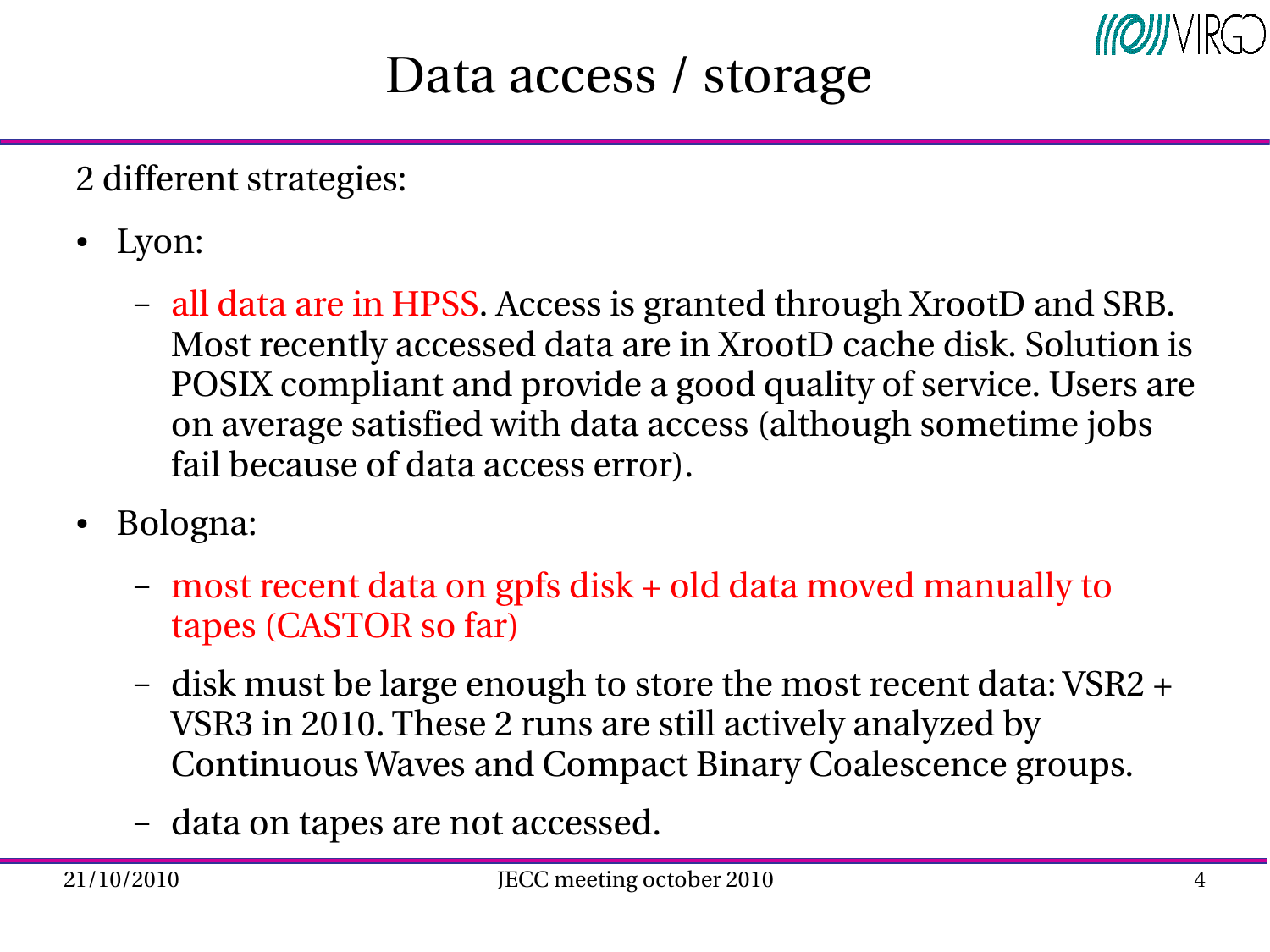### $M[Q]]/VR[Q]$

## Virgo storage

• Lyon:

| Year                                                                                                                       | <b>HPSS</b><br>(TiB) | XrootD cache (TiB)<br>used / available for Virgo | SRB cache (TiB)<br>used /available for all experiments | sps(TiB)<br>used /available for Virgo |  |
|----------------------------------------------------------------------------------------------------------------------------|----------------------|--------------------------------------------------|--------------------------------------------------------|---------------------------------------|--|
| 2009                                                                                                                       | 317                  | 109 / 184                                        | 32/106                                                 | 1.1 / 5.4                             |  |
| <b>Request for</b><br>2010                                                                                                 | $+140$               | $+124$                                           |                                                        |                                       |  |
| 2010 (oct 1st)                                                                                                             | 399                  | 162 / 184+124                                    | 32/203                                                 | 3.6 / 5.4                             |  |
| Given what needs to be transfered and activities until the end of the year, the free space estimated by the end of 2010 is |                      |                                                  |                                                        |                                       |  |
| Free space end<br>of 2010                                                                                                  | 0                    | ~100                                             | No change expected                                     | No change espected                    |  |

#### Conclusion: all is OK

#### ● Bologna:

| Year                                                                                                                       | Gpfs $4$ (TB)<br>used / available for Virgo | Gpfs $3$ (TB)<br>used / available for Virgo | CASTOR (TB)<br>used / available for Virgo |  |  |
|----------------------------------------------------------------------------------------------------------------------------|---------------------------------------------|---------------------------------------------|-------------------------------------------|--|--|
| 2009                                                                                                                       | 190 / 256                                   | 9/16                                        | 145/?                                     |  |  |
| <b>Request for 2010</b>                                                                                                    | $+186$                                      |                                             | $+20$                                     |  |  |
| 2010 (oct 1st)                                                                                                             | $261 / 256 + 186 = 442$                     | 16/16                                       | 163/165                                   |  |  |
| Given what needs to be transfered and activities until the end of the year, the free space estimated by the end of 2010 is |                                             |                                             |                                           |  |  |
| Free space end of 2010                                                                                                     | ~110                                        |                                             |                                           |  |  |

#### Conclusion: all is OK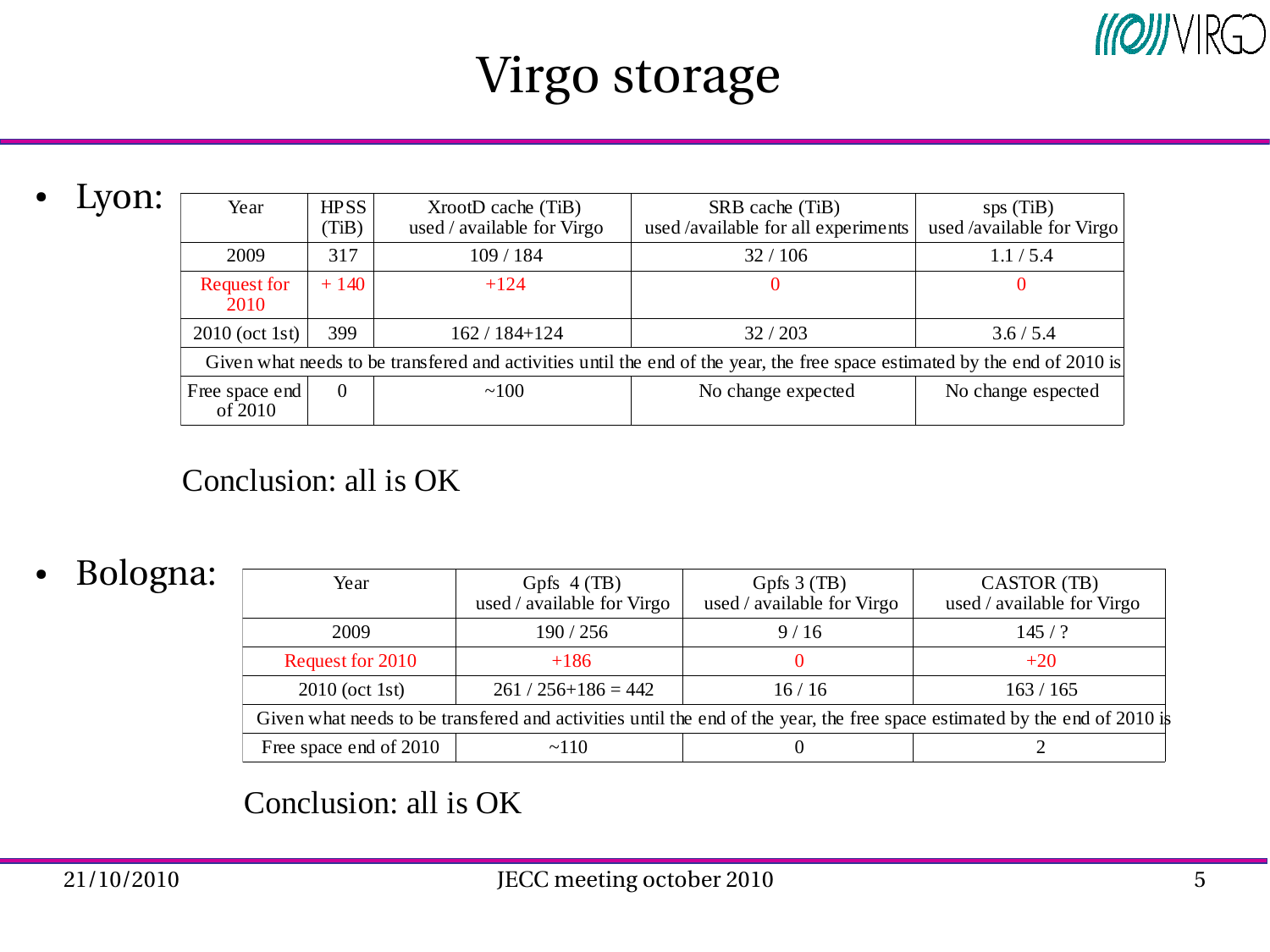

# Virgo storage for 2011

- VSR4 run : not yet defined, but assuming a 6 months run Virgo will acquire ~200 TB
- Given the end of 2010 free space Virgo makes the following demand:
	- Lyon:
		- 200 TB in HPSS
	- Bologna:
		- 160 TB in GEMSS
		- Move data in CASTOR (all data up to VSR1) to GEMSS
		- Start moving VSR2 rawdata on gpfs4 to GEMSS
		- Provide data access to files in GEMSS (otherwise we need to keep VSR2 rawdata on disk)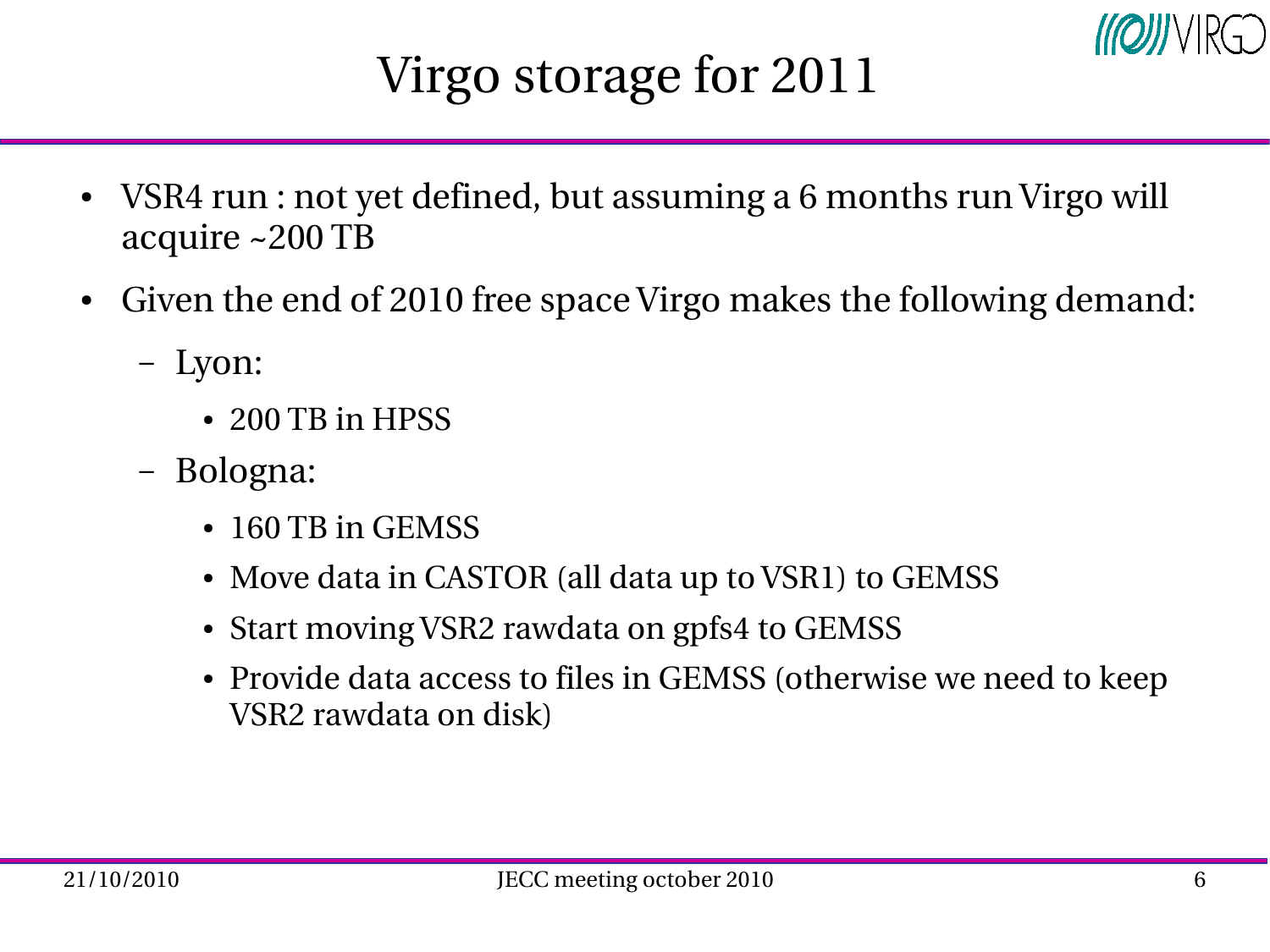

# Virgo computing in 2010

| Period            | <b>CNAF</b><br>(HSE06/day) | CCIN2P3<br>(HSE06/day) |
|-------------------|----------------------------|------------------------|
| 2010 request      | 1,280,000                  | 1,220,000              |
| 2010 (oct $1st$ ) | 220,000                    | 122,000                |
| 2010 (forecast)   | 280,000                    | 150,000                |

Consumption much smaller than foreseen

<-- over estimation

<-- some searches have been done on LSC clusters